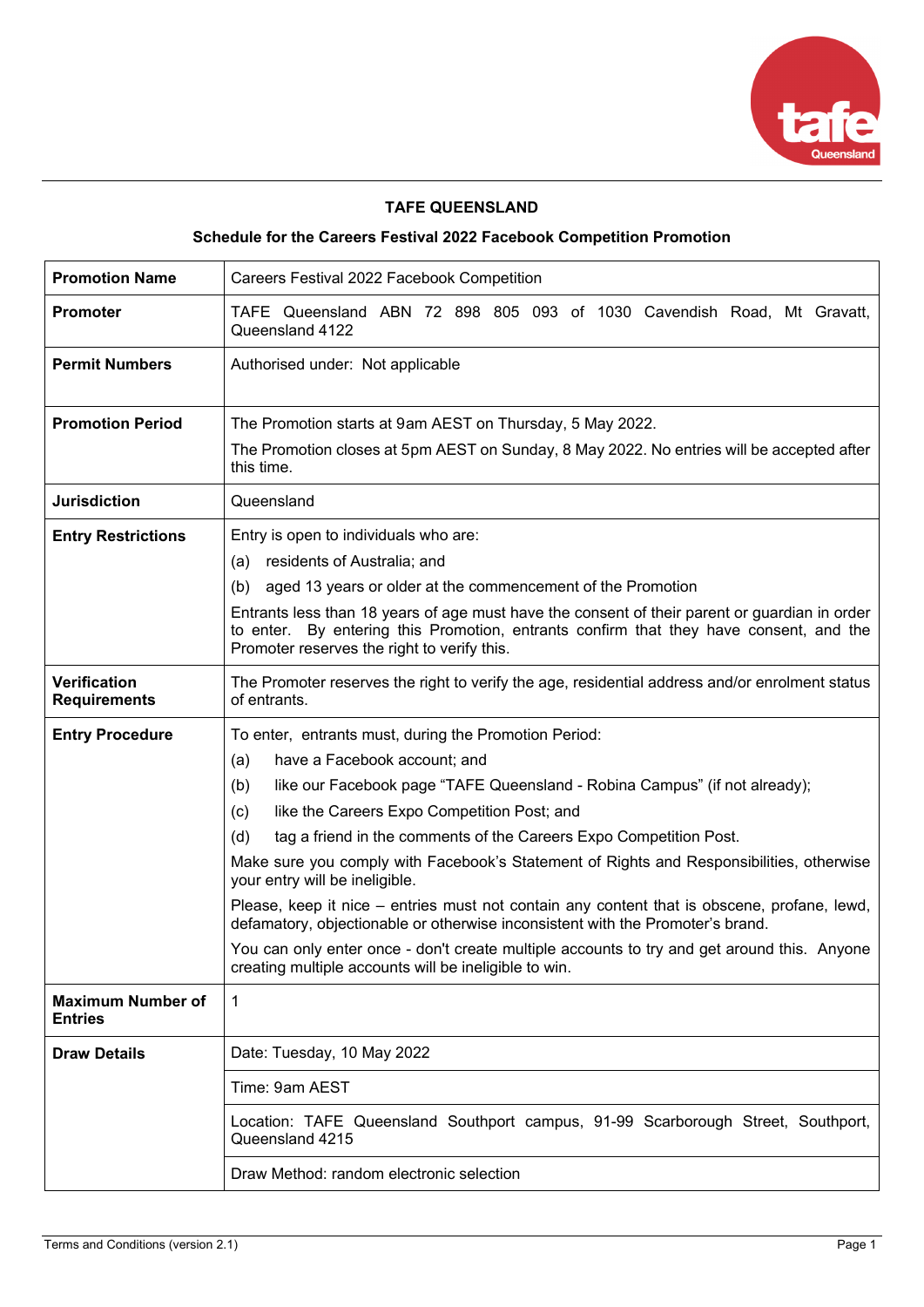| <b>Prizes Details</b>                                              |                                                                                                                                                                                                                                                                                                      |               |                           |  |
|--------------------------------------------------------------------|------------------------------------------------------------------------------------------------------------------------------------------------------------------------------------------------------------------------------------------------------------------------------------------------------|---------------|---------------------------|--|
|                                                                    | <b>Prize</b>                                                                                                                                                                                                                                                                                         | No. Available | Value of each Prize (RRP) |  |
|                                                                    | Prezzee gift card                                                                                                                                                                                                                                                                                    | 1             | \$500                     |  |
| <b>Total Prize Pool</b>                                            | Up to \$500.                                                                                                                                                                                                                                                                                         |               |                           |  |
| <b>Prize Restrictions /</b><br><b>Exclusions (if any)</b>          | Each Prize, once provided to the winner, is the responsibility of the winner and if lost or<br>damaged will not be replaced by the Promoter.<br>Prize winners will not receive a replacement Prize if they fail to use their Prize at the time, or<br>within the timeframe, applicable to the Prize. |               |                           |  |
|                                                                    |                                                                                                                                                                                                                                                                                                      |               |                           |  |
| <b>Notification and</b><br><b>Publication of</b><br><b>Winners</b> | Winners will be notified by email within 2 business days of being selected. Prize winners'<br>names will be published on the Promoter's website at tafegld.edu.au by Friday, 13 May 2022.                                                                                                            |               |                           |  |
| <b>Prize Claim Date</b>                                            | Wednesday, 10 August 2022                                                                                                                                                                                                                                                                            |               |                           |  |
| <b>Unclaimed Prize Draw</b>                                        | Date: Thursday, 11 August 2022                                                                                                                                                                                                                                                                       |               |                           |  |
|                                                                    | Time: 9am AEST                                                                                                                                                                                                                                                                                       |               |                           |  |
|                                                                    | Location: TAFE Queensland Southport campus, 91-99 Scarborough Street, Southport,<br>Queensland 4215                                                                                                                                                                                                  |               |                           |  |
|                                                                    | Publication Date: Friday, 19 August 2022                                                                                                                                                                                                                                                             |               |                           |  |
| <b>Additional Terms</b>                                            | The Prizes are subject to the terms and conditions of the:<br>Prezzee eGift Card Terms of Service; or                                                                                                                                                                                                |               |                           |  |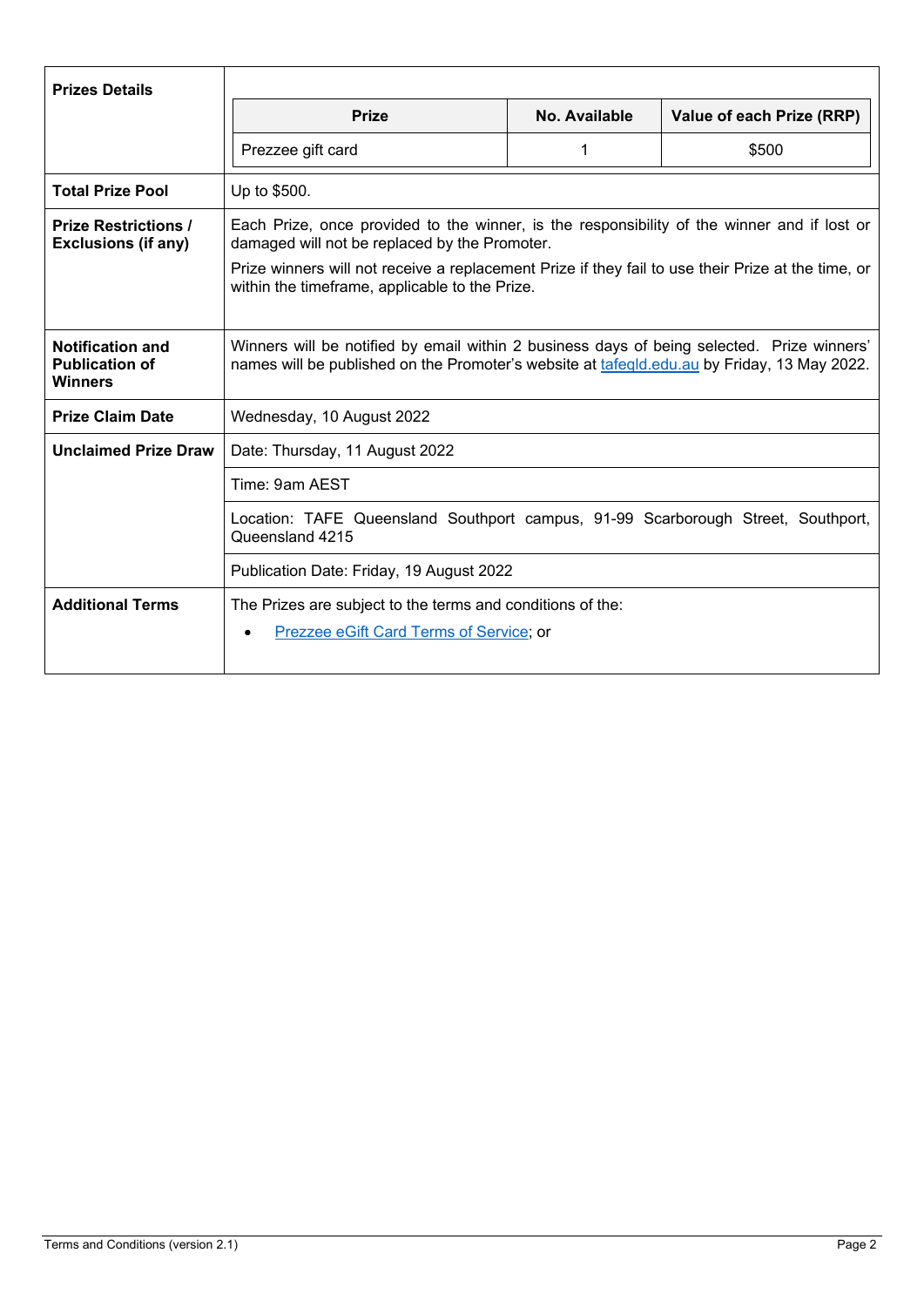## **TAFE QUEENSLAND**

#### **Terms and Conditions of Entry for the Careers Festival 2022 Facebook Competition**

## **First up**

- 1. These terms and the Schedule form the Conditions of Entry for this Promotion, and set out all of the information you need to know regarding this Promotion. Capitalised terms have the meaning given in the Schedule, unless otherwise stated. If there's any inconsistency between these terms and the Schedule, then what's in the Schedule is correct. By submitting your entry, you agree that these Conditions of Entry apply to your entry.
- 2. The promoter is TAFE Queensland (ABN 72 898 805 093) of 1030 Cavendish Road, Mt Gravatt, Queensland 4122 ('*Promoter', 'we', 'us'*).
- 3. Any updates to these Conditions of Entry will be published on our website tafeqld.edu.au/about-us/policyand-governance/competitions/index.html, so it's important to check these Conditions of Entry regularly.

#### **Who can enter … and who can't**

4. The eligibility requirements for this Promotion are set out in the Entry Restrictions. Directors, managers, employees, officers, agents and contractors of the Promoter, and their immediate families (i.e. spouse, partner, parent, grandparent, natural or adopted child, and sibling (whether natural or adopted by a parent)) are ineligible to enter.

#### **How to enter**

- 5. To enter, you must follow the Entry Procedure.
- 6. We will not accept entries which are incomplete, illegible, or which are generated by computers or other automated means.
- 7. We reserve the right to disqualify your entry in the event of non-compliance with these Conditions of Entry or if, in our reasonable opinion, you tamper or interfere with an entry mechanism in any way.
- 8. If the Promotion cannot run for reasons beyond our control (for example, infection by computer virus, mobile network failure, bugs, tampering, unauthorised intervention, fraud, or technical failures), we reserve the right to cancel, suspend, modify or terminate the Promotion. If that happens, we'll select a winner from eligible entries received at the time.
- 9. All decisions made by us regarding any aspect of the Promotion are final and no correspondence will be entered into.

### **Prizes**

- 10. The prize(s) are set out in the Prize Details and are subject to any restrictions specified in the Prize Restrictions/Exclusions. Prize values are accurate as at the commencement date of the Promotion. Any variation after that date is beyond our control. All costs, fees, charges or expenses associated with the prize(s), which are not specified in the Schedule, are the responsibility of the winner(s).
- 11. Prizes are not transferable, exchangeable or redeemable for cash. If for any reason a prize is not available, we will substitute it for another prize of equal or higher value (in our discretion).

#### **How winners are chosen and notified**

- 12. Draw Details are set out in the Schedule. We will notify winners, and publish their names, in accordance with the Notification and Publication of Winners information set out in the Schedule.
- 13. Unless otherwise stated, each entrant is only eligible to win one prize.

## **How to claim prizes**

- 14. Unless otherwise stated in the Schedule, prizes will either be posted using the address information provided by the winner or are to be collected by the winner in person (at the Promoter's absolute discretion). Where a prize is posted, winners should allow up to four weeks for delivery. We accept no responsibility for any lost, delayed or misdirected mail, or any damage to prizes caused in transit.
- 15. If (having made reasonable efforts) we cannot contact a prize winner, or if any prize is not accepted or claimed by the Prize Claim Date, we may conduct an Unclaimed Prize Draw (subject to any directions given by relevant gaming authorities).
- 16. We will notify winners of any Unclaimed Prize Draw, and publish their names, in accordance with the Unclaimed Prize Draw details specified in the Schedule.
- 17. At our request, prize winners (and their companion(s), if applicable) must sign (or ensure that their parent/guardian signs) an indemnity and exclusion of liability form provided by us. If a winner (or their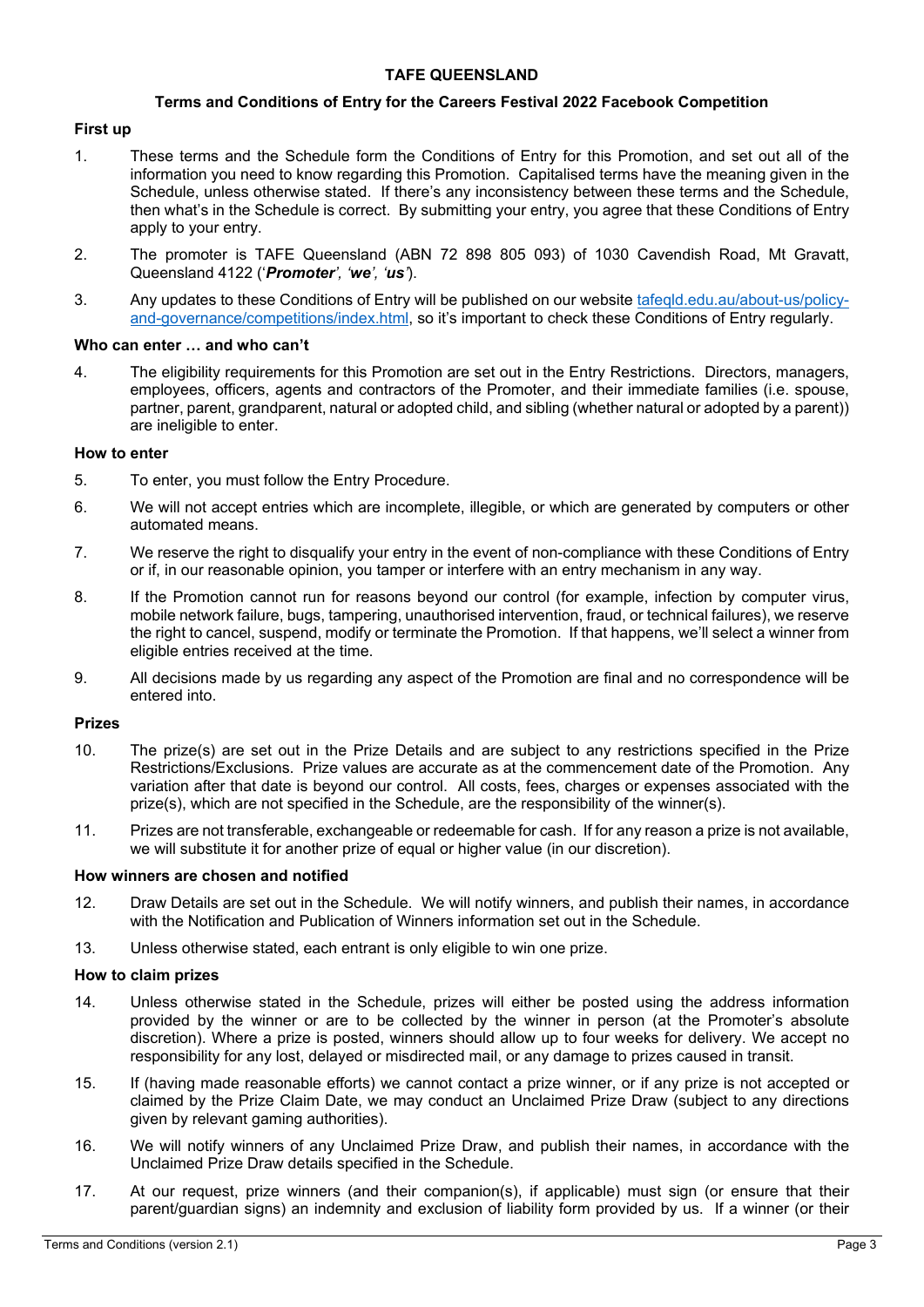parent/guardian) does not sign that form within the time specified by us, they will not be able to participate and that winner's entry or prize claim will be declared invalid. If a winner's entry is declared invalid prior to the Prize Claim Date, we may select a new winner in accordance with any Unclaimed Prize Draw.

18. If you are a winner, you are responsible for your use of the prize, including complying with all relevant laws and any applicable terms and conditions of use.

## **Promoter's use of entries and personal information**

- 19. On submission, entries become the property of the Promoter. By entering this Promotion, you consent to us using your entry in any media for an unlimited period without compensation for the purpose of promoting this Promotion (including any outcome), and promoting any products manufactured, distributed and/or supplied by us.
- 20. By participating in this Promotion, you understand and agree that TAFE Queensland may use and disclose the personal information provided by you for the purpose of conducting the Promotion and for any of the purposes set out in TAFE Queensland's Privacy Policy (available at https://tafeqld.edu.au/global/privacypolicy.html), which contains information about how you may access and seek correction of your personal information or complain about a breach of your privacy, and how TAFE Queensland will deal with that complaint. TAFE Queensland may also disclose your personal information to other parties, including TAFE Queensland's third party service providers (both in Australia and overseas). TAFE Queensland may use your personal information for direct marketing purposes, unless you opt out (which you can do at any time in accordance with TAFE Queensland's Privacy Policy). You can request to access, update or correct any personal information we hold about you by writing to TAFE Queensland's Privacy Officer at PO Box 1910, Carindale, Queensland 4152 or by sending an email to privacy@tafeqld.edu.au.
- 21. If requested by us, each winner must participate in all promotional activity (such as publicity and photography) surrounding the winning of the prize, free of charge. If you are a winner, you consent to us using your name, likeness, image and/or voice (including photograph, film and/or recording of the same) in any media for an unlimited period without compensation for the purpose of promoting this Promotion (including any outcome), and promoting any products manufactured, distributed and/or supplied by us. If you are under 18 years of age, your parent or guardian must give us this consent on your behalf.

## **Social media**

- 22. Where this Promotion utilises, or requires the use of, any Social Media Platform:
	- (a) this promotion is in no way sponsored, endorsed or administered by, or associated with, any Social Media Platform;
	- (b) you understand that you are providing your information to us and not to any Social Media Platform;
	- (c) any questions, comments or complaints about this promotion must be directed to us and not to any Social Media Platform; and
	- (d) the Social Media Platforms will not be liable for any loss or damage or personal injury, which is suffered or sustained by an entrant, as a result of participating in the Promotion (including taking/use of a prize), except for any liability which cannot be excluded by law.
- 23. For the purposes of the above, '**Social Media Platform**' means, as the context requires, Facebook, Instagram, Snapchat, Twitter and/or any other social media platform in existence from time to time.

# **General stuff (boring but important)**

- 24. We accept no responsibility for any problems or technical malfunction of any communication network or for any late, lost, incomplete, incorrectly submitted, delayed, illegible, corrupted or misdirected entries, claims or correspondence whether due to error, omission, alteration, tampering, deletion, theft, destruction, transmission interruption, communications failure or otherwise. We have no control over telephone communications, networks or lines and accept no responsibility for any problems associated with them, whether due to traffic congestion, technical malfunction or otherwise. We are not liable for any consequences of user error including any costs incurred.
- 25. You acknowledge that there may be inherent risks in some aspects of the Promotion or the prize and that participation in the Promotion or the prize may involve participating in dangerous activities. By entering this Promotion and/or accepting the prize, you accept that risk for yourself and for your companion(s) (if applicable).
- 26. You will be responsible for any tax liability associated with a prize.
- 27. To the extent permitted by law, we will not be liable for any loss or damage whatsoever (including direct or consequential loss) or personal injury suffered or sustained in connection with the prizes or this Promotion. We accept no responsibility for any tax liabilities that may arise from winning a prize.